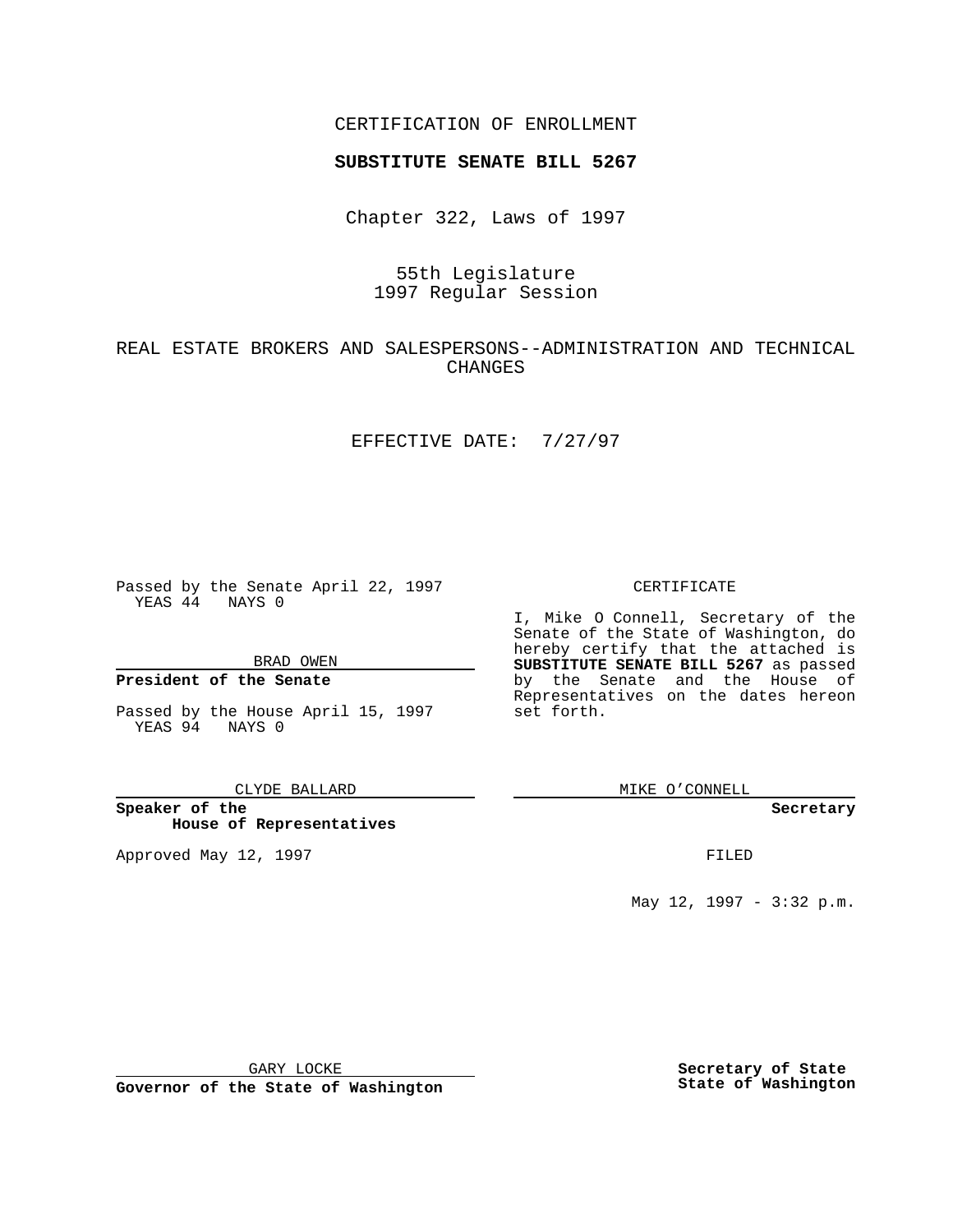# **SUBSTITUTE SENATE BILL 5267** \_\_\_\_\_\_\_\_\_\_\_\_\_\_\_\_\_\_\_\_\_\_\_\_\_\_\_\_\_\_\_\_\_\_\_\_\_\_\_\_\_\_\_\_\_\_\_

\_\_\_\_\_\_\_\_\_\_\_\_\_\_\_\_\_\_\_\_\_\_\_\_\_\_\_\_\_\_\_\_\_\_\_\_\_\_\_\_\_\_\_\_\_\_\_

## AS AMENDED BY THE HOUSE

Passed Legislature - 1997 Regular Session

### **State of Washington 55th Legislature 1997 Regular Session**

**By** Senate Committee on Commerce & Labor (originally sponsored by Senators Horn, Heavey, Schow and Newhouse; by request of Department of Licensing)

Read first time 02/13/97.

 AN ACT Relating to real estate brokers and salespersons; amending RCW 18.85.010, 18.85.030, 18.85.060, 18.85.085, 18.85.095, 18.85.100, 18.85.110, 18.85.120, 18.85.130, 18.85.140, 18.85.150, 18.85.155, 18.85.165, 18.85.170, 18.85.180, 18.85.210, 18.85.230, 18.85.281, 18.85.317, 18.85.330, 18.85.340, 18.85.343, 18.85.345, 18.85.350, and 18.85.360; and repealing RCW 18.85.290 and 18.85.300.

7 BE IT ENACTED BY THE LEGISLATURE OF THE STATE OF WASHINGTON:

8 **Sec. 1.** RCW 18.85.010 and 1987 c 332 s 1 are each amended to read 9 as follows:

10 In this chapter words and phrases have the following meanings 11 unless otherwise apparent from the context:

 (1) "Real estate broker," or "broker," means a person, while acting for another for commissions or other compensation or the promise thereof, or a licensee under this chapter while acting in his or her own behalf, who:

16 (a) Sells or offers for sale, lists or offers to list, buys or 17 offers to buy real estate or business opportunities, or any interest 18 therein, for others;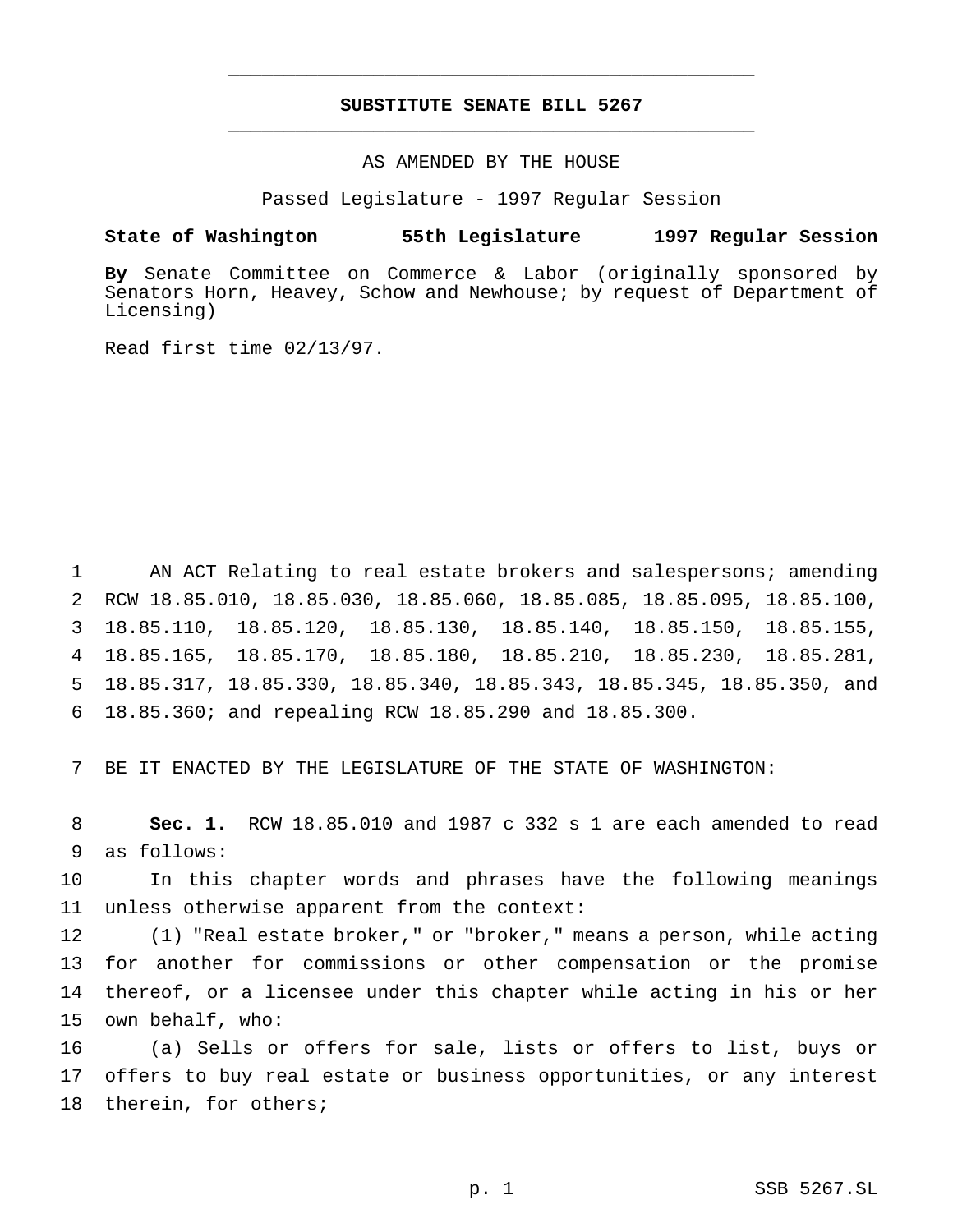(b) Negotiates or offers to negotiate, either directly or indirectly, the purchase, sale, exchange, lease, or rental of real estate or business opportunities, or any interest therein, for others; (c) Negotiates or offers to negotiate, either directly or indirectly, the purchase, sale, or exchange of a used mobile home in conjunction with the purchase, sale, exchange, rental, or lease of the land upon which the used mobile home is located;

 (d) Advertises or holds himself or herself out to the public by any oral or printed solicitation or representation that he or she is so engaged; or

 (e) Engages, directs, or assists in procuring prospects or in negotiating or closing any transaction which results or is calculated 13 to result in any of these acts;

 (2) "Real estate salesperson" or "salesperson" means any natural person employed, either directly or indirectly, by a real estate broker, or any person who represents a real estate broker in the performance of any of the acts specified in subsection (1) of this section;

 (3) An "associate real estate broker" is a person who has qualified as a "real estate broker" who works with a broker and whose license states that he or she is associated with a broker;

 (4) The word "person" as used in this chapter shall be construed to 23 mean and include a corporation, limited liability company, limited 24 liability partnership, or ((copartnership)) partnership, except where otherwise restricted;

 (5) "Business opportunity" shall mean and include business, business opportunity and good will of an existing business or any one 28 or combination thereof;

 (6) "Commission" means the real estate commission of the state of Washington;

(7) "Director" means the director of licensing;

 (8) "Real estate multiple listing association" means any association of real estate brokers:

 (a) Whose members circulate listings of the members among themselves so that the properties described in the listings may be sold by any member for an agreed portion of the commission to be paid; and (b) Which require in a real estate listing agreement between the seller and the broker, that the members of the real estate multiple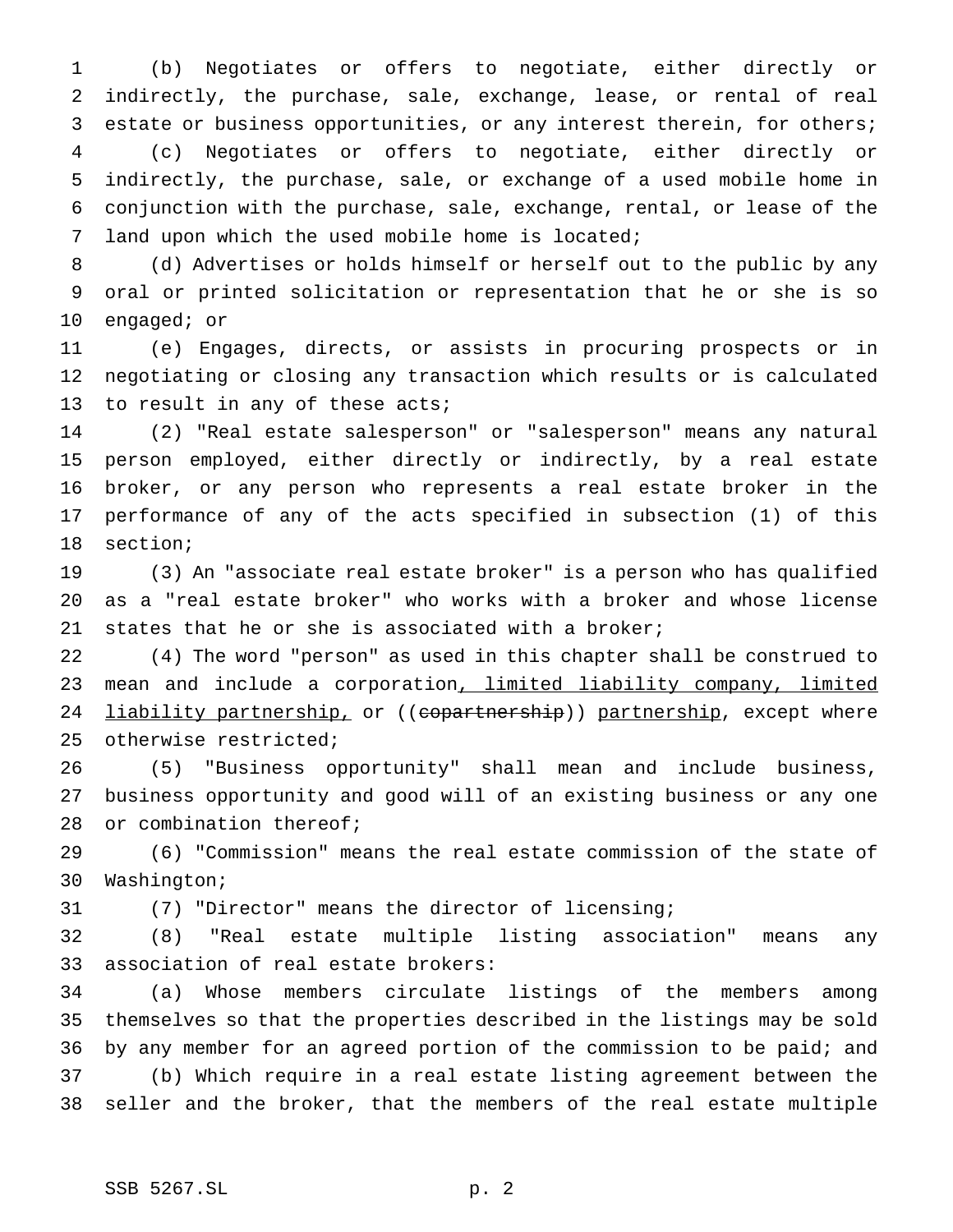listing association shall have the same rights as if each had executed 2 a separate agreement with the seller;

 (9) "Clock hours of instruction" means actual hours spent in 4 classroom instruction in any tax supported, public ((vocational- technical institution)) technical college, community college, or any other institution of higher learning or a correspondence course from any of the aforementioned institutions certified by such institution as the equivalent of the required number of clock hours, and the real estate commission may certify courses of instruction other than in the aforementioned institutions; and

 (10) "Incapacitated" means the physical or mental inability to perform the duties of broker prescribed by this chapter.

 **Sec. 2.** RCW 18.85.030 and 1972 ex.s. c 139 s 2 are each amended to read as follows:

15 The director shall appoint an adequate staff to assist him or her.

 **Sec. 3.** RCW 18.85.060 and 1972 ex.s. c 139 s 5 are each amended to read as follows:

 The director shall adopt a seal with the words real estate 19 director, state of Washington, and such other device as ((he)) the 20 director may approve engraved thereon, by which he or she shall 21 authenticate the proceedings of ((his)) the office. Copies of all records and papers in the office of the director certified to be a true copy under the hand and seal of the director shall be received in evidence in all cases equally and with like effect as the originals. 25 The director may deputize one or more ((of his)) assistants to certify records and papers.

 **Sec. 4.** RCW 18.85.085 and 1977 ex.s. c 24 s 1 are each amended to read as follows:

 The commission shall have authority to hold educational conferences for the benefit of the industry, and shall conduct examinations of 31 applicants for licenses under this chapter. ((It shall be charged with 32 the preparation of such examinations and shall administer them at least once a month, with not less than six examinations per year in each of 34 the following six areas of the state: Northwest Washington, southwest Washington, northeast Washington, southeast Washington, north central 36 Washington, and south central Washington.)) The commission shall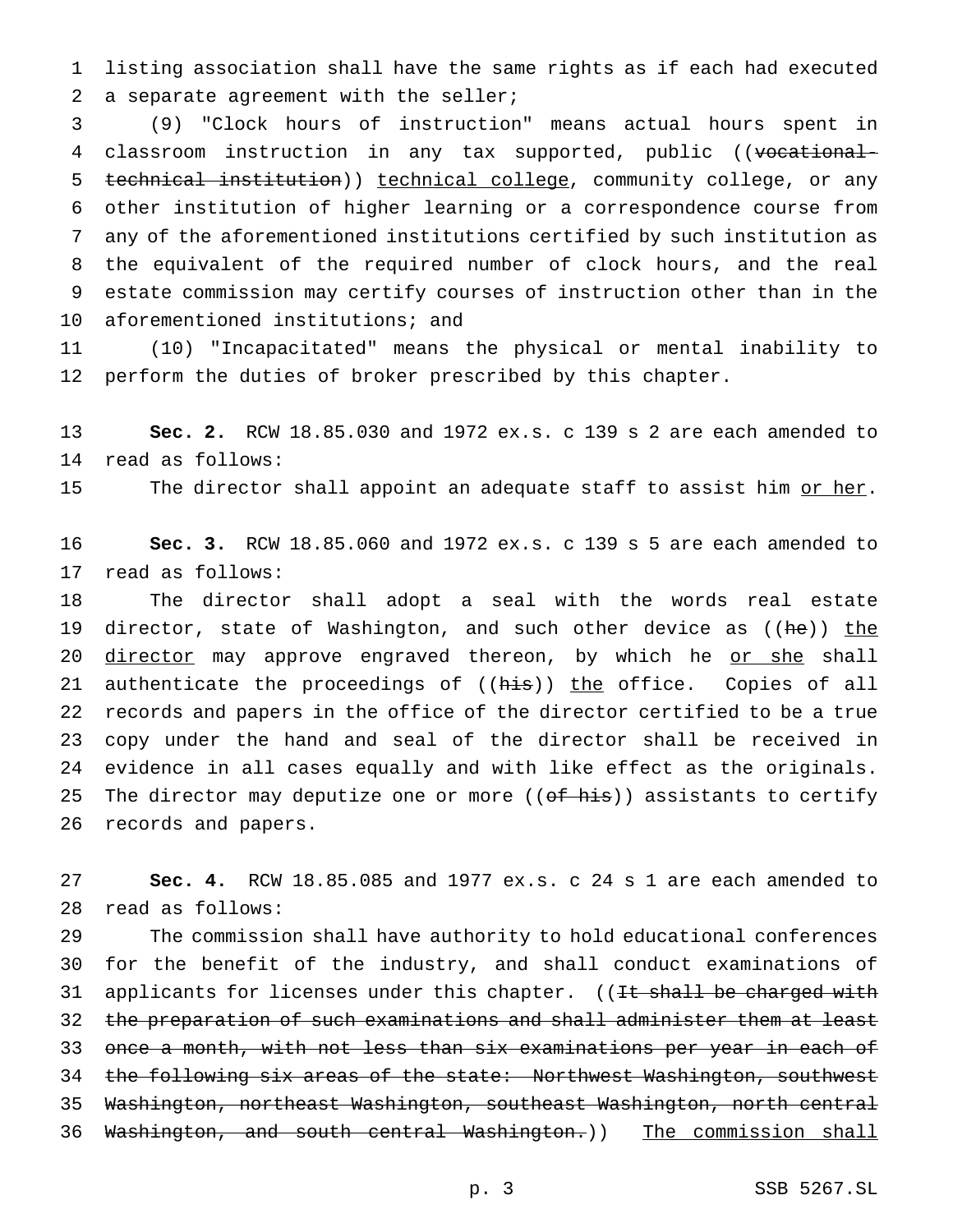ensure that examinations are prepared and administered at examination

2 centers throughout the state.

 **Sec. 5.** RCW 18.85.095 and 1994 c 291 s 2 are each amended to read as follows:

 (1) The minimum requirements for an individual to receive a salesperson's license are that the individual:

(a) Is eighteen years of age or older;

8 (b) Except as provided in RCW ((<del>18.85.087</del>)) 18.85.097, has furnished proof, as the director may require, that the applicant has successfully completed a sixty clock-hour course, approved by the director, in real estate fundamentals. The applicant must pass a course examination approved by the director. This course must be completed within five years prior to applying for the salesperson's license examination; and

(c) Has passed a salesperson's license examination.

 (2) The minimum requirements for a salesperson to be issued the first renewal of a license are that the salesperson:

 (a) Has furnished proof, as the director may require, that the salesperson has successfully completed a thirty clock-hour course, from a prescribed curriculum approved by the director, in real estate practices. The salesperson must pass a course examination approved by the director. This course shall be commenced after issuance of a first license; and

 (b) Has furnished proof, as the director may require, that the salesperson has completed an additional thirty clock hours of continuing education in compliance with RCW 18.85.165. Courses for continuing education clock-hour credit shall be commenced after issuance of a first license.

 (3) Nothing in this section applies to persons who are licensed as salespersons under any real estate law in Washington which exists prior to this law's enactment, but only if their license has not been subsequently canceled or revoked.

 **Sec. 6.** RCW 18.85.100 and 1972 ex.s. c 139 s 9 are each amended to read as follows:

 It shall be unlawful for any person to act as a real estate broker, 36 associate real estate broker, or real estate ((salesman)) salesperson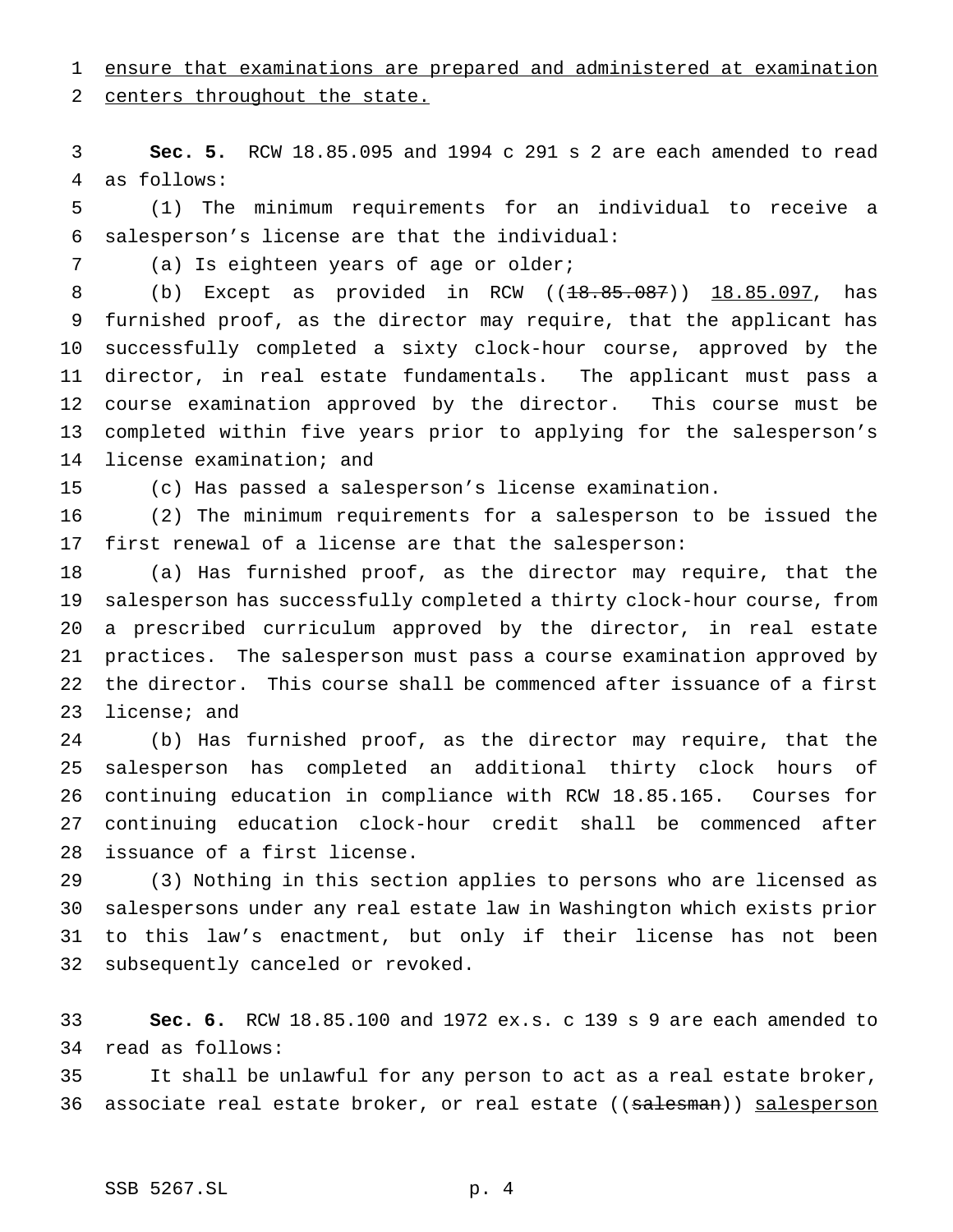without first obtaining a license therefor, and otherwise complying with the provisions of this chapter.

 No suit or action shall be brought for the collection of compensation as a real estate broker, associate real estate broker, or 5 real estate ((salesman)) salesperson, without alleging and proving that the plaintiff was a duly licensed real estate broker, associate real 7 estate broker, or real estate ((salesman)) salesperson prior to the time of offering to perform any such act or service or procuring any promise or contract for the payment of compensation for any such contemplated act or service.

 **Sec. 7.** RCW 18.85.110 and 1989 c 161 s 1 are each amended to read as follows:

 This chapter shall not apply to (1) any person who purchases 14 property and/or a business opportunity for his or her own account, or 15 that of a group of which he or she is a member, or who, as the owner or part owner of property, and/or a business opportunity, in any way disposes of the same; nor, (2) any duly authorized attorney in fact acting without compensation, or an attorney at law in the performance 19 of his or her duties; nor, (3) any receiver, trustee in bankruptcy, executor, administrator, guardian, or any person acting under the order of any court, or selling under a deed of trust; nor, (4) any secretary, bookkeeper, accountant, or other office personnel who does not engage in any conduct or activity specified in any of the definitions under RCW 18.85.010; nor, (5) any owner of rental or lease property, members of the owner's family whether or not residing on such property, or a resident manager of a complex of residential dwelling units wherein such manager resides; nor, (6) any person who manages residential 28 dwelling units on an incidental basis and not as his or her principal source of income so long as that person does not advertise or hold 30 ((himself)) out to the public by any oral or printed solicitation or 31 representation that he  $or she$  is so engaged; nor, (7) only with respect</u> to the rental or lease of individual storage space, any person who owns or manages a self-service storage facility as defined under chapter 19.150 RCW.

 **Sec. 8.** RCW 18.85.120 and 1987 c 332 s 4 are each amended to read as follows: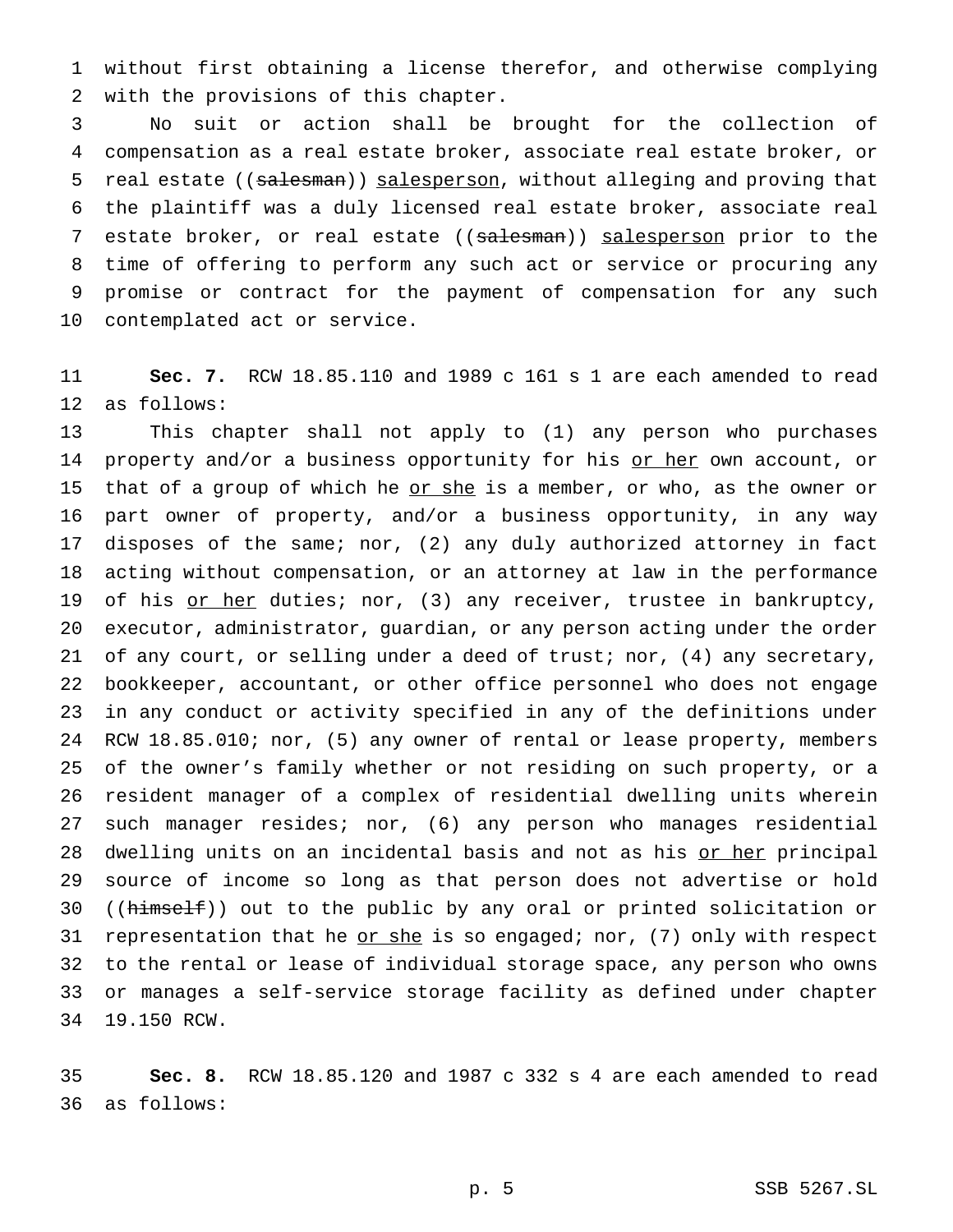Any person desiring to be a real estate broker, associate real estate broker, or real estate salesperson, must pass an examination as provided in this chapter. Such person shall make application for an examination and for a license on a form prescribed by the director. Concurrently, the applicant shall:

(1) Pay an examination fee as prescribed by the director by rule.

 (2) If the applicant is a corporation, furnish a certified copy of its articles of incorporation, and a list of its officers and directors and their addresses. If the applicant is a foreign corporation, the applicant shall furnish a certified copy of certificate of authority to conduct business in the state of Washington, a list of its officers and directors and their addresses, and evidence of current registration 13 with the secretary of state. If the applicant is a limited liability 14 company, the applicant shall furnish a list of the members and managers 15 of the company and their addresses. If the applicant is a ((copartnership)) limited liability partnership or partnership, the 17 applicant shall furnish a list of the ((members)) partners thereof and their addresses.

 (3) Furnish such other proof as the director may require concerning the honesty, truthfulness, and good reputation, as well as the identity, which may include fingerprints, of any applicants for a 22 license, or of the officers of a corporation<u>, or limited liability</u> company, or the partners of a limited liability partnership or 24 partnership, making the application.

 **Sec. 9.** RCW 18.85.130 and 1972 ex.s. c 139 s 11 are each amended to read as follows:

27 The director shall provide each original applicant for ((a 28 <del>license</del>)) an examination with a manual containing a sample list of questions and answers pertaining to real estate law and the operation of the business and may provide the same at cost to any licensee or to other members of the public. The director shall ascertain by written 32 examination, that each applicant, and in case of a corporation, limited 33 liability company, limited liability partnership, or ((copartnership)) 34 partnership, that each officer, agent, or ((member)) partner thereof whom it proposes to act as licensee, has:

 (1) Appropriate knowledge of the English language, including reading, writing, spelling, and arithmetic;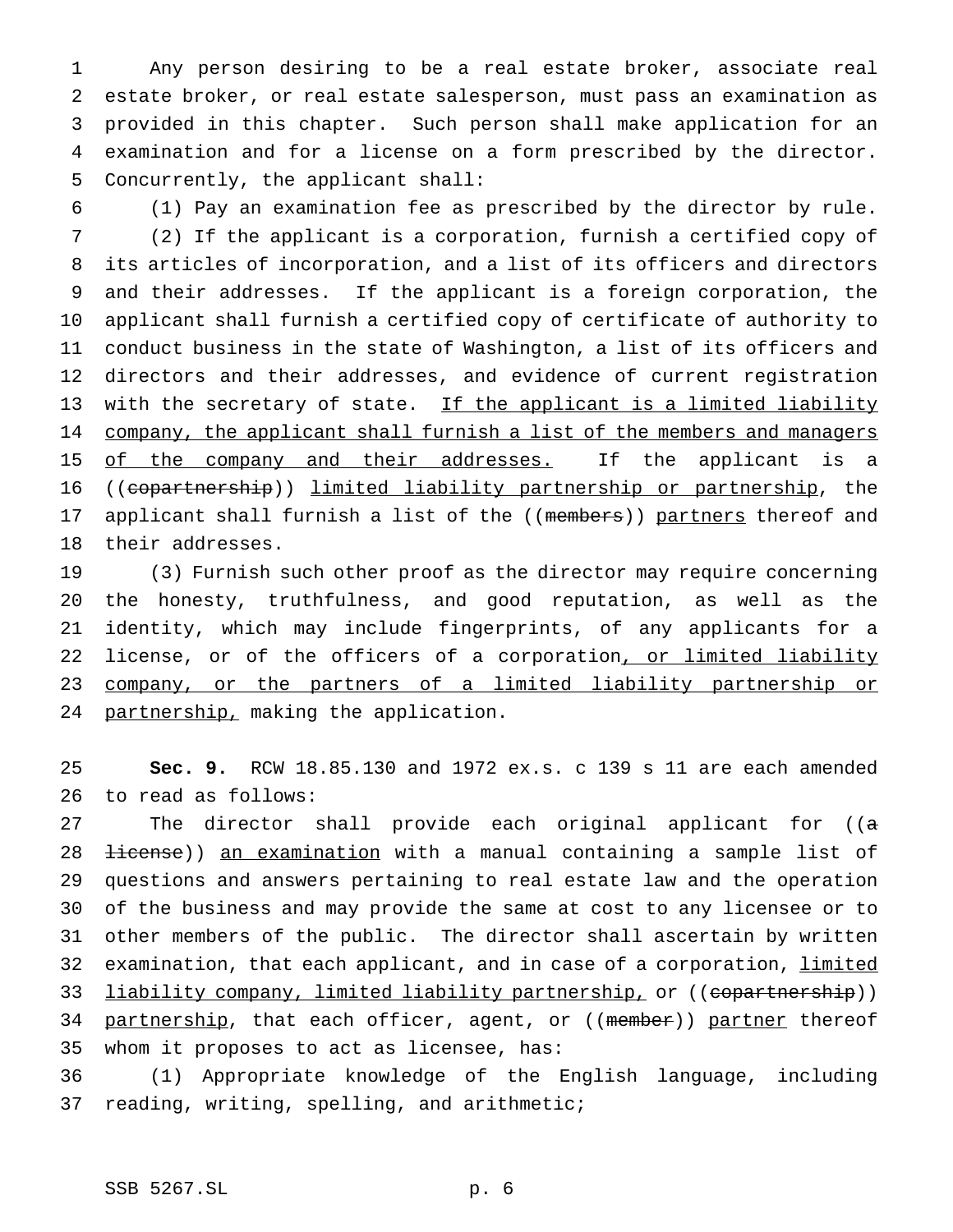(2) An understanding of the principles of real estate conveyancing, the general purposes and legal effect of deeds, mortgages, land 3 contracts of sale, exchanges, rental and option agreements, and leases; (3) An understanding of the principles of land economics and

 (4) An understanding of the obligations between principal and agent;

 (5) An understanding of the principles of real estate practice and the canons of business ethics pertaining thereto; and,

(6) An understanding of the provisions of this chapter.

appraisals;

 The examination for real estate brokers shall be more exacting than 12 that for real estate ((salesmen)) salespersons.

 All moneys received for the sale of the manual to licensees and members of the public shall be placed in the real estate commission fund to be returned to the current biennium operating budget.

 **Sec. 10.** RCW 18.85.140 and 1991 c 225 s 2 are each amended to read as follows:

 Before receiving his or her license every real estate broker, every associate real estate broker, and every real estate salesperson must pay a license fee as prescribed by the director by rule. Every license issued under the provisions of this chapter expires on the applicant's second birthday following issuance of the license. Licenses issued to partnerships, limited liability partnerships, limited liability 24 companies, and corporations expire on a date prescribed by the director 25 by rule((. Licenses issued to corporations expire on a date prescribed 26 by the director by rule)), except that if the ((corporation)) registration or certificate of authority filed with the secretary of 28 state expires, the real estate broker's license issued ((to the 29 corporation)) shall expire on that date. Licenses must be renewed every two years on or before the date established under this section and a biennial renewal license fee as prescribed by the director by rule must be paid.

 If the application for a renewal license is not received by the director on or before the renewal date, a penalty fee as prescribed by the director by rule shall be paid. Acceptance by the director of an application for renewal after the renewal date shall not be a waiver of the delinquency.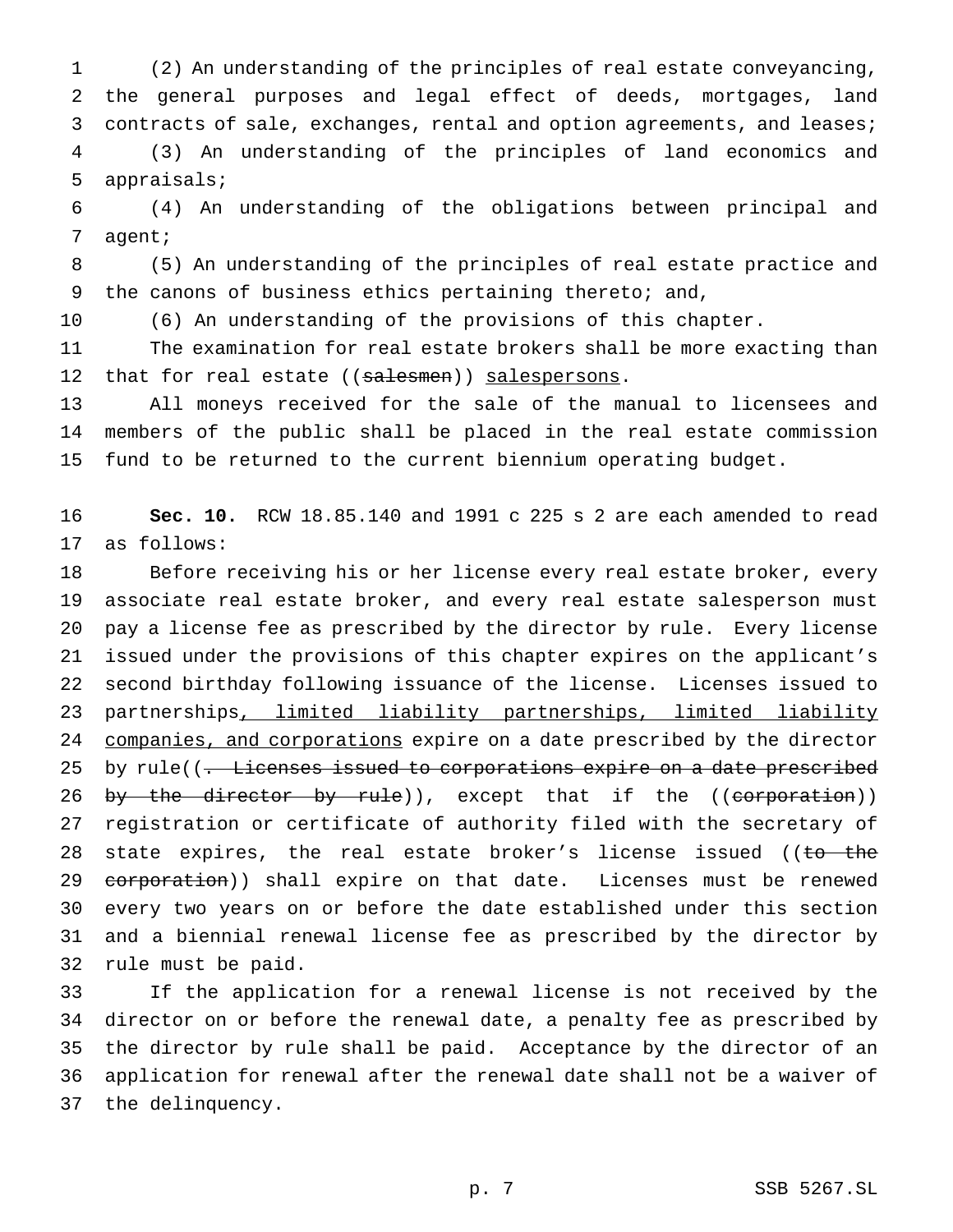The license of any person whose license renewal fee is not received within one year from the date of expiration shall be canceled. This person may obtain a new license by satisfying the procedures and requirements as prescribed by the director by rule.

 The director shall issue to each active licensee a license and a pocket identification card in such form and size as he or she shall prescribe.

 **Sec. 11.** RCW 18.85.150 and 1979 c 25 s 3 are each amended to read as follows:

 A temporary broker's permit may, in the discretion of the director, be issued to the legally accredited representative of a deceased or 12 incapacitated broker, the senior qualified ((salesman)) salesperson in that office or other qualified representative of the deceased or incapacitated broker, which shall be valid for a period not exceeding 15 four months and in the case of a partnership, a limited liability 16 partnership, a limited liability company, or a corporation, the same rule shall prevail in the selection of a person to whom a temporary broker's permit may be issued.

 **Sec. 12.** RCW 18.85.155 and 1977 ex.s. c 370 s 6 are each amended to read as follows:

21 Responsibility for any ((salesman)) salesperson, associate broker or branch manager in conduct covered by this chapter shall rest with the broker to which such licensees shall be licensed.

 In addition to the broker, a branch manager shall bear 25 responsibility for ((salesmen)) salespersons and associate brokers operating under the branch manager at a branch office.

 **Sec. 13.** RCW 18.85.165 and 1991 c 225 s 1 are each amended to read as follows:

29 All real estate brokers, associate brokers, and salespersons shall furnish proof as the director may require that they have successfully completed a total of thirty clock hours of instruction every two years in real estate courses approved by the director in order to renew their licenses. Up to fifteen clock hours of instruction beyond the thirty hours in two years may be carried forward for credit in a subsequent two-year period. To count towards this requirement, a course shall be commenced within thirty-six months before the proof date for renewal.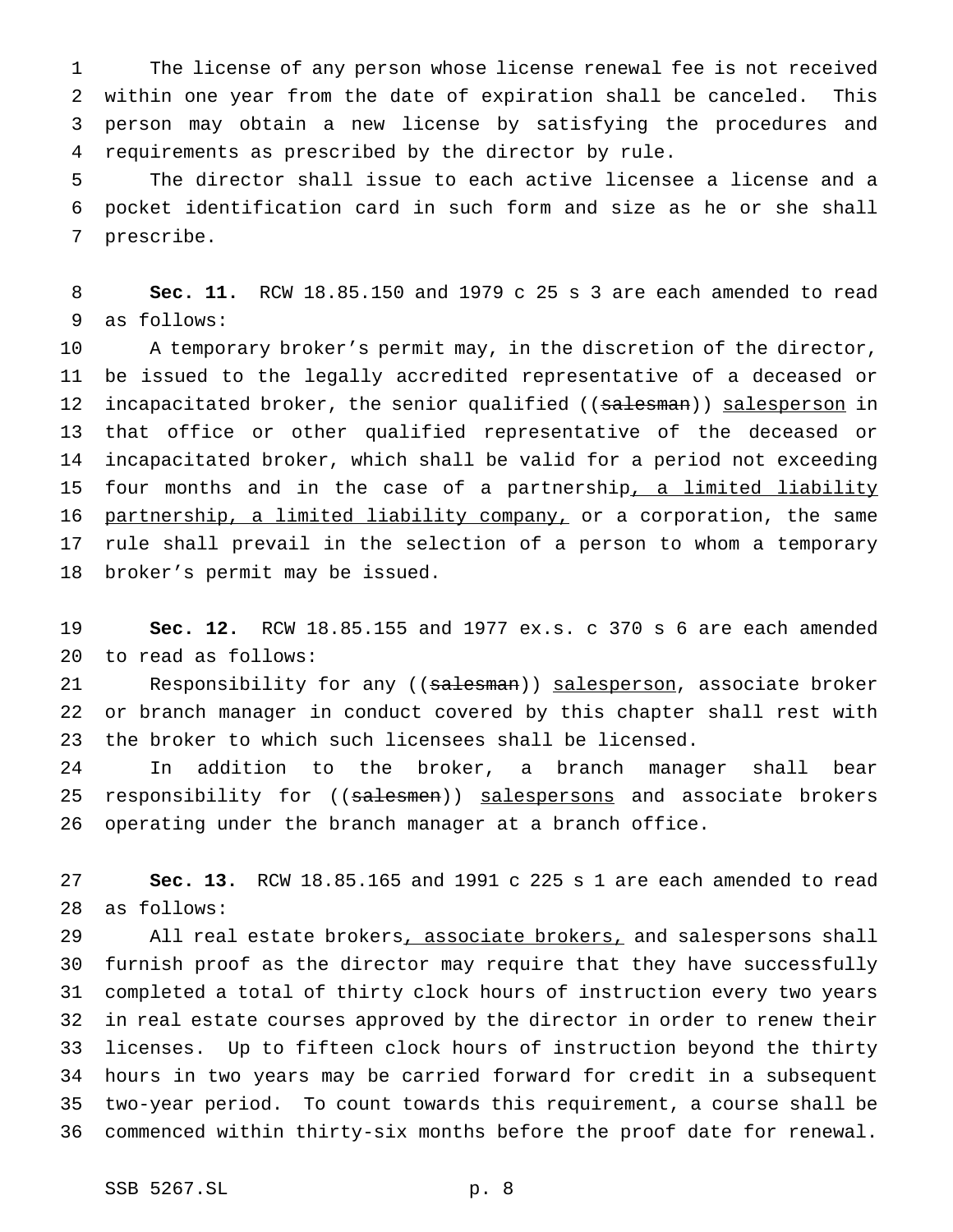Examinations shall not be required to fulfill any part of the education requirement in this section. This section shall apply to renewal dates after January 1, 1991.

 **Sec. 14.** RCW 18.85.170 and 1972 ex.s. c 139 s 16 are each amended to read as follows:

 No license issued under the provisions of this chapter shall authorize any person other than the person to whom it is issued to do any act by virtue thereof nor to operate in any other manner than under 9 his or her own name except:

 (1) When a license is issued to a corporation it shall entitle one officer thereof, to be named by the corporation in its application, who 12 shall qualify the same as any other ((agent)) broker, to act as a real estate broker on behalf of said corporation, without the payment of additional fees;

 (2) When a license is issued to a limited liability company it 16 shall entitle one manager or member of the company, to be named by the limited liability company in its application, who shall qualify the 18 same as any broker, to act as a real estate broker on behalf of the 19 limited liability company, without the payment of additional fees;

20 (3) When a license is issued to a ((copartnership)) limited 21 <u>liability partnership or partnership</u> it shall entitle one ((member)) 22 partner thereof to be named in the application, who shall qualify to 23 act as a real estate broker on behalf of the ((copartnership)) limited 24 liability partnership or partnership, without the payment of additional license fees;

 $((+3))$   $(4)$  A licensed broker, associate broker, or  $((=4)$ 27 salesperson may operate and/or advertise under a name other than the one under which the license is issued by obtaining the written consent of the director to do so;

 $((4+))$  (5) A broker may establish one or more branch offices under a name or names different from that of the main office if the name or names are approved by the director, so long as each branch office is clearly identified as a branch or division of the main office. No broker may establish branch offices under more than three names. Both the name of the branch office and of the main office must clearly appear on the sign identifying the office, if any, and in any advertisement or on any letterhead of any stationery or any forms, or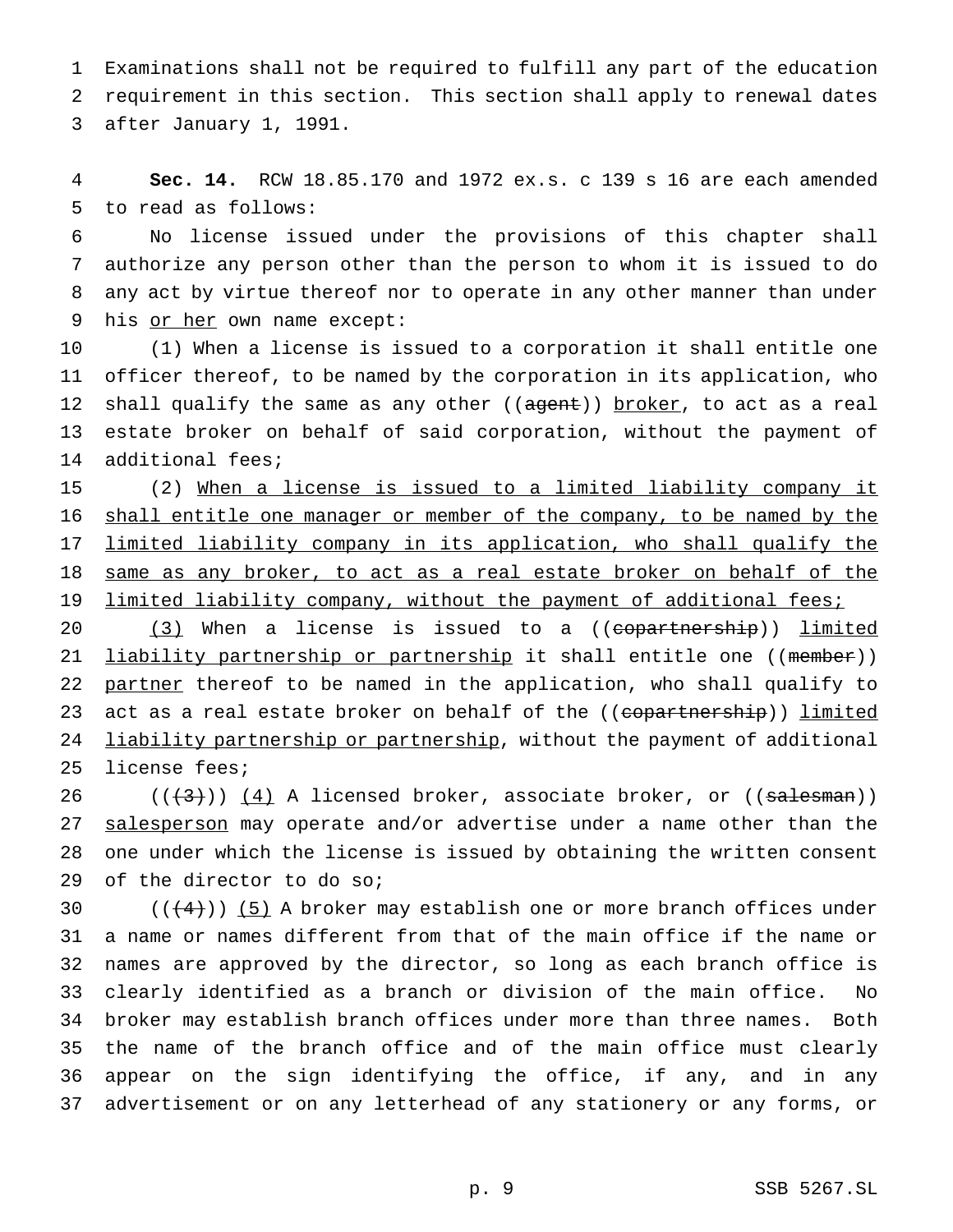signs used by the real estate firm on which either the name of the main or branch offices appears.

 **Sec. 15.** RCW 18.85.180 and 1957 c 52 s 41 are each amended to read as follows:

 Every licensed real estate broker must have and maintain an office 6 in this state accessible to the public which shall serve as ((his)) the office for the transaction of business. Any office so established must comply with the zoning requirements of city or county ordinances and the broker's license must be prominently displayed therein.

 **Sec. 16.** RCW 18.85.210 and 1972 ex.s. c 139 s 18 are each amended to read as follows:

12 The director may publish ((annually a list of names and addresses 13 of brokers and salesmen licensed under the provisions hereof, together 14 with)) a copy of this chapter and such information relative to the 15 enforcement of ((the provisions hereof as he may deem of interest to 16 the public;)) this chapter and ((he)) may mail ((one)) a copy 17 ((thereof)) of this chapter and the information to each licensed broker.

 **Sec. 17.** RCW 18.85.230 and 1996 c 179 s 18 are each amended to read as follows:

 The director may, upon his or her own motion, and shall upon verified complaint in writing by any person, investigate the actions of any person engaged in the business or acting in the capacity of a real estate broker, associate real estate broker, or real estate salesperson, regardless of whether the transaction was for his or her own account or in his or her capacity as broker, associate real estate broker, or real estate salesperson, and may impose any one or more of the following sanctions: Suspend or revoke, levy a fine not to exceed one thousand dollars for each offense, require the completion of a course in a selected area of real estate practice relevant to the section of this chapter or rule violated, or deny the license of any holder or applicant who is guilty of:

 (1) Obtaining a license by means of fraud, misrepresentation, concealment, or through the mistake or inadvertence of the director;

 (2) Violating any of the provisions of this chapter or any lawful rules or regulations made by the director pursuant thereto or violating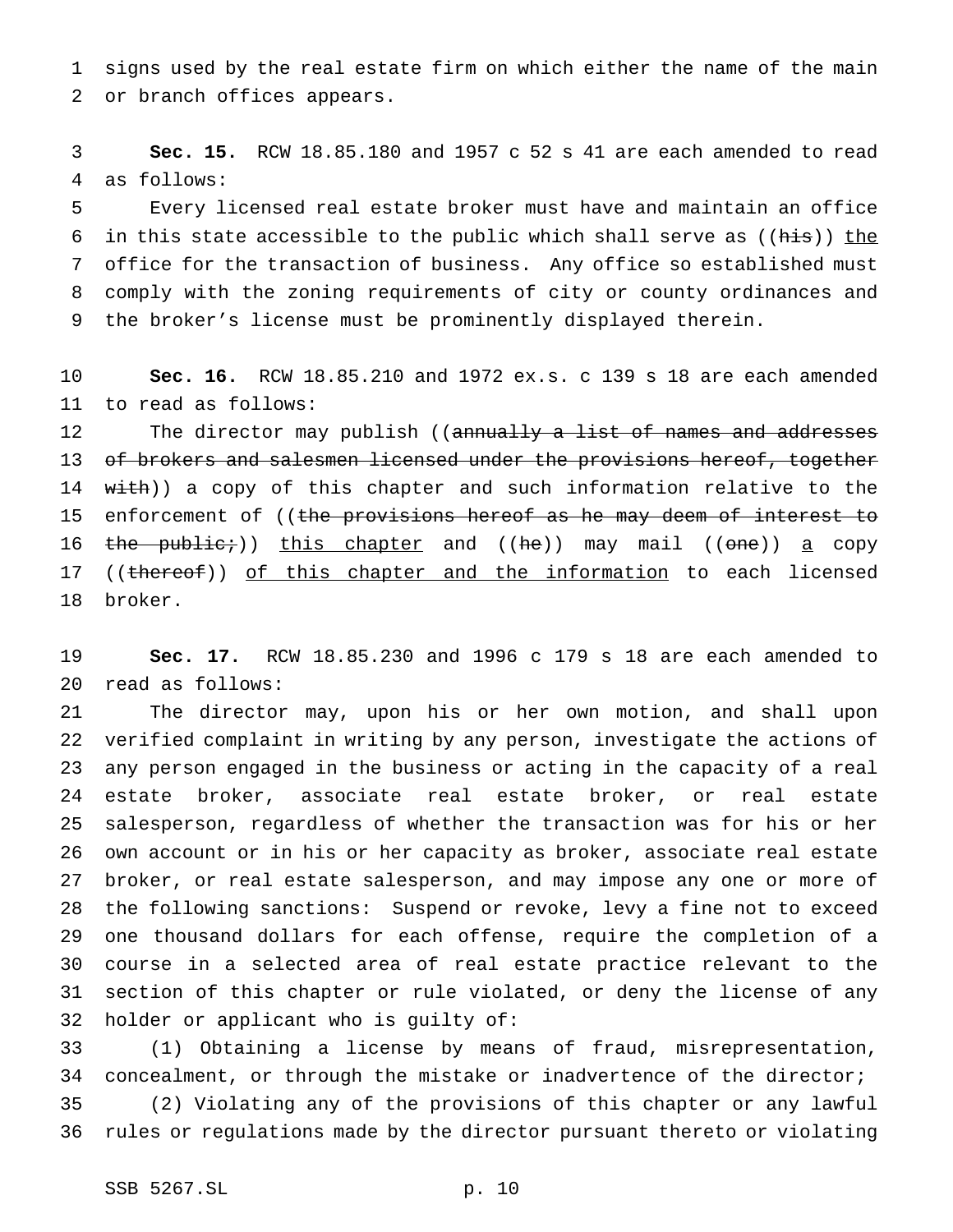a provision of chapter 64.36, 19.105, or 58.19 RCW or RCW 18.86.030 or the rules adopted under those chapters or section;

 (3) Being convicted in a court of competent jurisdiction of this or any other state, or federal court, of forgery, embezzlement, obtaining money under false pretenses, bribery, larceny, extortion, conspiracy to defraud, or any similar offense or offenses: PROVIDED, That for the purposes of this section being convicted shall include all instances in which a plea of guilty or nolo contendere is the basis for the conviction, and all proceedings in which the sentence has been deferred or suspended;

 (4) Making, printing, publishing, distributing, or causing, authorizing, or knowingly permitting the making, printing, publication or distribution of false statements, descriptions or promises of such character as to reasonably induce any person to act thereon, if the statements, descriptions or promises purport to be made or to be performed by either the licensee or his or her principal and the licensee then knew or, by the exercise of reasonable care and inquiry, could have known, of the falsity of the statements, descriptions or promises;

 (5) Knowingly committing, or being a party to, any material fraud, misrepresentation, concealment, conspiracy, collusion, trick, scheme or device whereby any other person lawfully relies upon the word, representation or conduct of the licensee;

 (6) Accepting the services of, or continuing in a representative capacity, any associate broker or salesperson who has not been granted a license, or after his or her license has been revoked or during a suspension thereof;

 (7) Conversion of any money, contract, deed, note, mortgage, or abstract or other evidence of title, to his or her own use or to the use of his or her principal or of any other person, when delivered to him or her in trust or on condition, in violation of the trust or 32 before the happening of the condition; and failure to return any money or contract, deed, note, mortgage, abstract or other evidence of title within thirty days after the owner thereof is entitled thereto, and makes demand therefor, shall be prima facie evidence of such conversion;

 (8) Failing, upon demand, to disclose any information within his or her knowledge to, or to produce any document, book or record in his or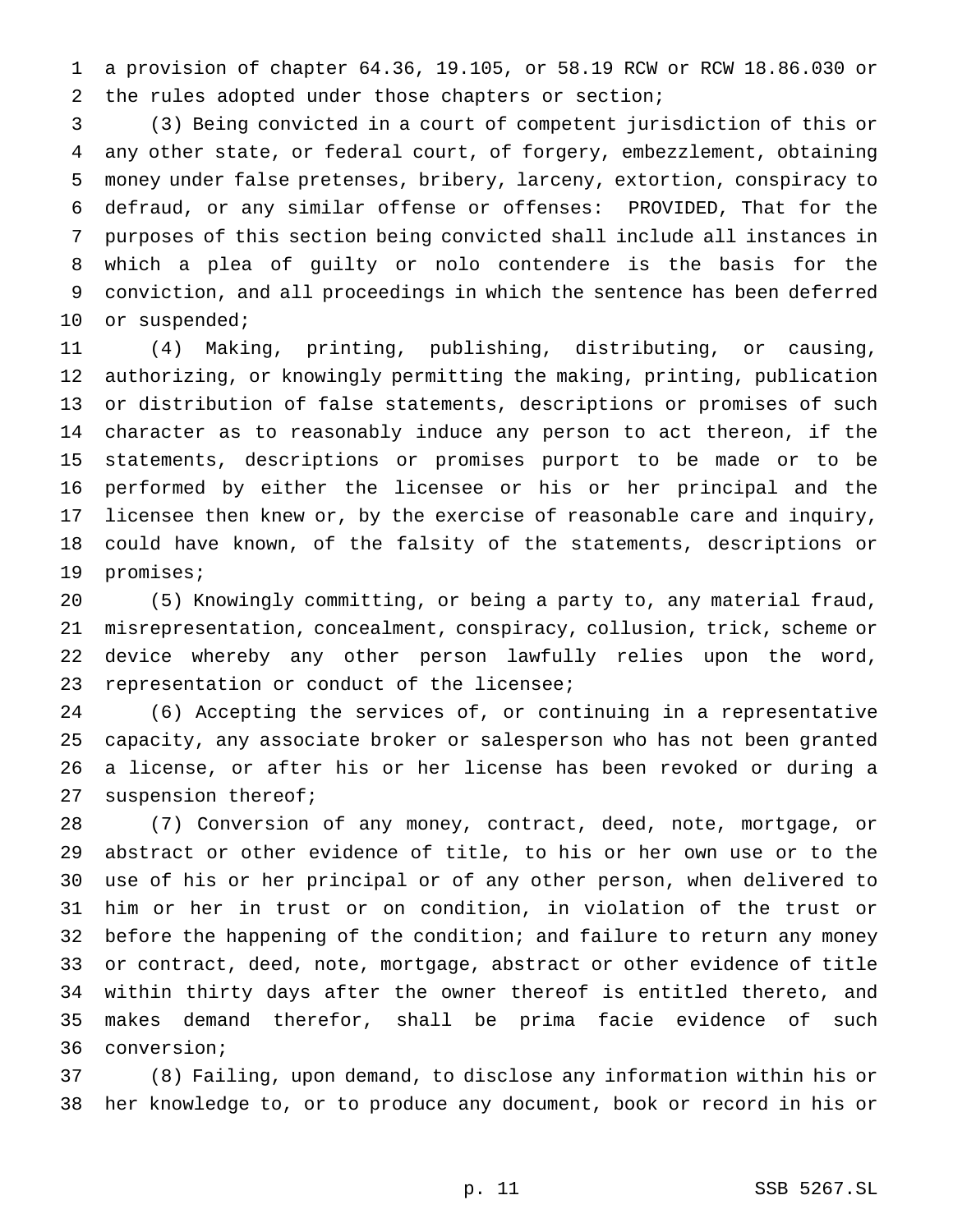her possession for inspection of the director or his or her authorized representatives acting by authority of law;

 (9) Continuing to sell any real estate, or operating according to a plan of selling, whereby the interests of the public are endangered, after the director has, by order in writing, stated objections thereto;

 (10) Committing any act of fraudulent or dishonest dealing or a crime involving moral turpitude, and a certified copy of the final holding of any court of competent jurisdiction in such matter shall be conclusive evidence in any hearing under this chapter;

 (11) Advertising in any manner without affixing the broker's name as licensed, and in the case of a salesperson or associate broker, without affixing the name of the broker as licensed for whom or under whom the salesperson or associate broker operates, to the advertisement; except, that a real estate broker, associate real estate broker, or real estate salesperson advertising their personally owned real property must only disclose that they hold a real estate license;

 (12) Accepting other than cash or its equivalent as earnest money unless that fact is communicated to the owner prior to his or her acceptance of the offer to purchase, and such fact is shown in the 20 earnest money receipt;

 (13) Charging or accepting compensation from more than one party in any one transaction without first making full disclosure in writing of all the facts to all the parties interested in the transaction;

 (14) Accepting, taking or charging any undisclosed commission, 25 rebate or direct profit on expenditures made for the principal;

 (15) Accepting employment or compensation for appraisal of real property contingent upon reporting a predetermined value;

 (16) Issuing an appraisal report on any real property in which the broker, associate broker, or salesperson has an interest unless his or her interest is clearly stated in the appraisal report;

 (17) Misrepresentation of his or her membership in any state or national real estate association;

 (18) Discrimination against any person in hiring or in sales 34 activity, on the basis of ((race, color, creed or national origin, or 35 <del>violating</del>)) any of the provisions of any state or federal antidiscrimination law;

 (19) Failing to keep an escrow or trustee account of funds deposited with him or her relating to a real estate transaction, for a period of three years, showing to whom paid, and such other pertinent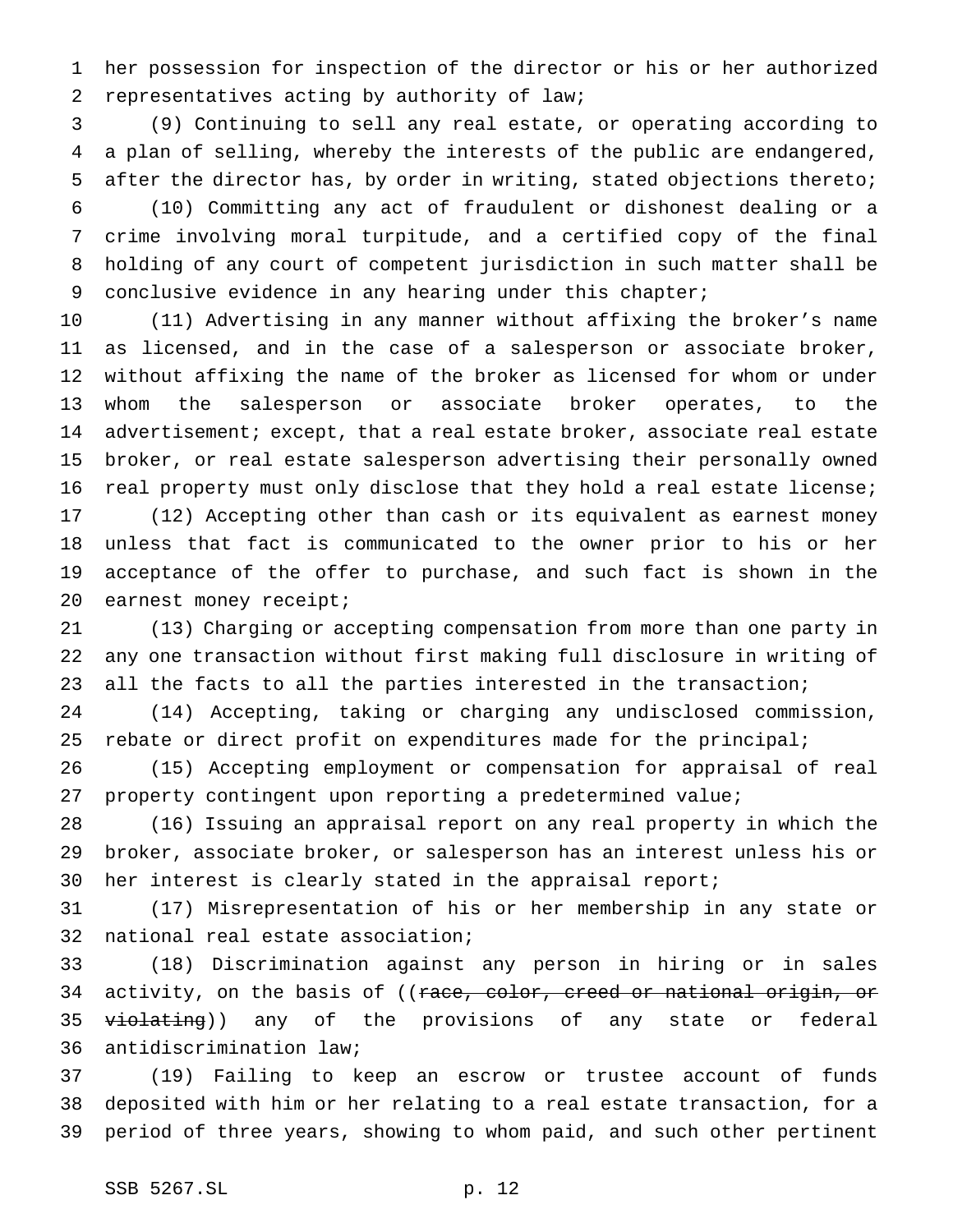information as the director may require, such records to be available to the director, or his or her representatives, on demand, or upon written notice given to the bank;

 (20) Failing to preserve for three years following its consummation records relating to any real estate transaction;

 (21) Failing to furnish a copy of any listing, sale, lease or other contract relevant to a real estate transaction to all signatories thereof at the time of execution;

 (22) Acceptance by a branch manager, associate broker, or salesperson of a commission or any valuable consideration for the performance of any acts specified in this chapter, from any person, 12 except the licensed real estate broker with whom he or she is licensed; (23) To direct any transaction involving his or her principal, to any lending institution for financing or to any escrow company, in expectation of receiving a kickback or rebate therefrom, without first disclosing such expectation to his or her principal;

 (24) Buying, selling, or leasing directly, or through a third party, any interest in real property without disclosing in writing that he or she holds a real estate license;

 (25) In the case of a broker licensee, failing to exercise adequate supervision over the activities of his or her licensed associate 22 brokers and salespersons within the scope of this chapter;

 (26) Any conduct in a real estate transaction which demonstrates bad faith, dishonesty, untrustworthiness or incompetency;

25 (27) Acting as a ((mobile home and travel trailer)) vehicle dealer 26 ((or salesperson)), as defined in RCW 46.70.011 ((as now or hereafter 27 amended)), without having a license to do so;

 (28) Failing to assure that the title is transferred under chapter 46.12 RCW when engaging in a transaction involving a mobile home as a broker, associate broker, or salesperson; or

 (29) Violation of an order to cease and desist which is issued by the director under this chapter.

 **Sec. 18.** RCW 18.85.281 and 1951 c 222 s 26 are each amended to read as follows:

35 ((The filing of such notice and bond shall supersede the order of 36 the director until the final determination of such appeal.)) The director shall prepare at appellant's expense and shall certify a 38 transcript of the whole record ((to the director's office)) of all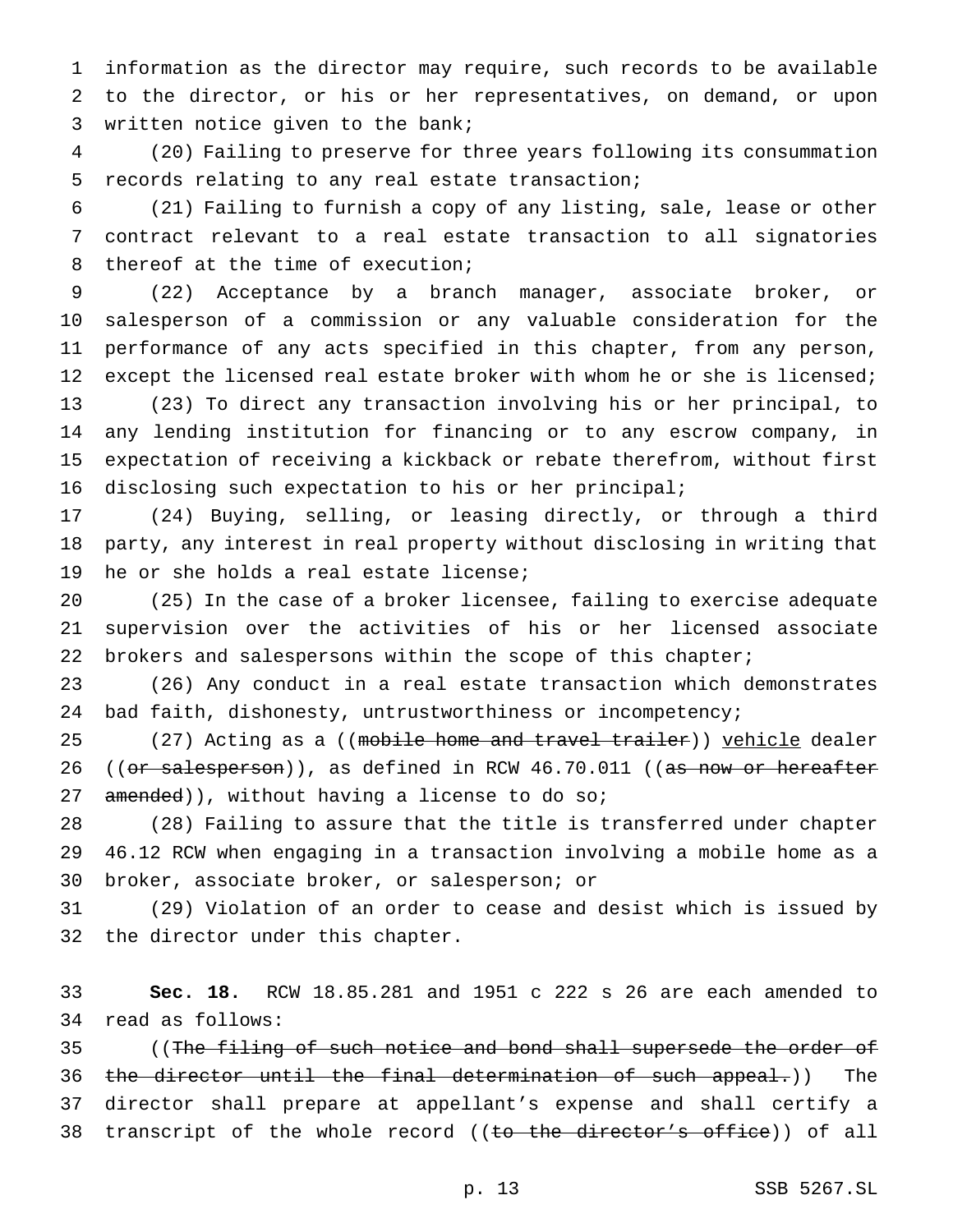matters involved in the appeal, which shall be thereupon delivered by the director to the court in which the appeal is pending. The appellant shall be notified of the filing of the transcript and the cost thereof and shall within fifteen days thereafter pay the cost of said transcript. If the cost is not paid in full within fifteen days the appeal shall be dismissed.

 **Sec. 19.** RCW 18.85.317 and 1993 c 50 s 4 are each amended to read as follows:

 The real estate education account is created in the custody of the state treasurer. All moneys received for credit to this account pursuant to RCW 18.85.315 and all moneys derived from fines imposed 12 under this chapter shall be deposited into the account. ((Any fund balance remaining in the real estate commission account attributable to 14 moneys received under RCW 18.85.315 and moneys derived from fines 15 imposed under this chapter as of July 1, 1993, shall be transferred to 16 the real estate education account.)) Expenditures from the account may be made only upon the authorization of the director or a duly authorized representative of the director, and may be used only for the purposes of carrying out the director's programs for education of real estate licensees and others in the real estate industry as described in RCW 18.85.040(4). All expenses and costs relating to the implementation or administration of, or payment of contract fees or charges for, the director's real estate education programs may be paid from this account. The account is subject to appropriation under chapter 43.88 RCW.

 **Sec. 20.** RCW 18.85.330 and 1953 c 235 s 15 are each amended to read as follows:

28 (1) It shall be unlawful for any licensed broker to pay any part of 29 his or her commission or other compensation to any person who is not a licensed real estate broker in any state of the United States or its 31 possessions or any province of the Dominion of Canada( $(\tau)$ ) or any 32 foreign jurisdiction with a real estate regulatory program.

 (2) It shall be unlawful for any licensed broker to pay any part of 34 his or her commission or other compensation to a real estate 35 ((salesman)) salesperson not licensed to do business for such broker( $(i \div)$  $\Theta$ r)).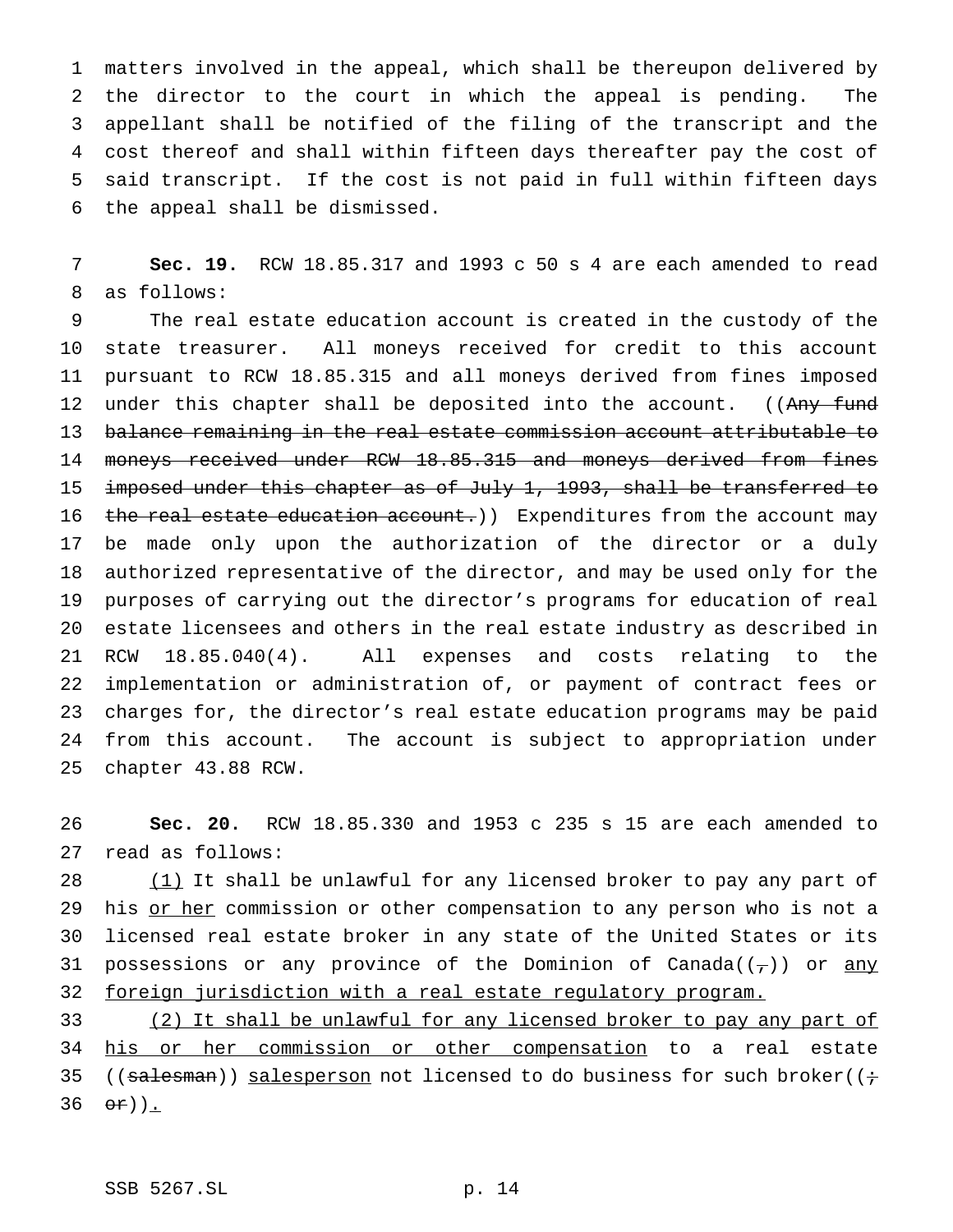1 (3) It shall be unlawful for any licensed ((salesman)) salesperson 2 to pay any part of his or her commission or other compensation to any 3 person, whether licensed or not, except through his or her broker.

 **Sec. 21.** RCW 18.85.340 and 1951 c 222 s 20 are each amended to read as follows:

 Any person acting as a real estate broker, associate real estate 7 broker, or real estate ((salesman)) salesperson, without a license, or violating any of the provisions of this chapter, shall be guilty of a gross misdemeanor.

 **Sec. 22.** RCW 18.85.343 and 1989 c 175 s 67 are each amended to read as follows:

 (1) The director may issue a cease and desist order to a person after notice and hearing and upon a determination that the person has violated a provision of this chapter or a lawful order or rule of the director.

 (2) If the director makes a written finding of fact that the public 17 interest will be irreparably harmed by delay in issuing an order, he or 18 she may issue a temporary cease and desist order. Before issuing the temporary cease and desist order, whenever possible the director shall give notice by telephone or otherwise of the proposal to issue a temporary cease and desist order to the person. Every temporary cease and desist order shall include a provision that a hearing will be held upon request to determine whether or not the order will become permanent.

 At the time the temporary cease and desist order is served, the 26 licensee shall be notified that he or she is entitled to request a hearing for the sole purpose of determining whether or not the public interest imperatively requires that the temporary cease and desist order be continued or modified pending the outcome of the hearing to determine whether or not the order will become permanent. The hearing shall be held within thirty days after the department receives the request for hearing, unless the licensee requests a later hearing. A licensee may secure review of any decision rendered at a temporary cease and desist order review hearing in the same manner as an adjudicative proceeding.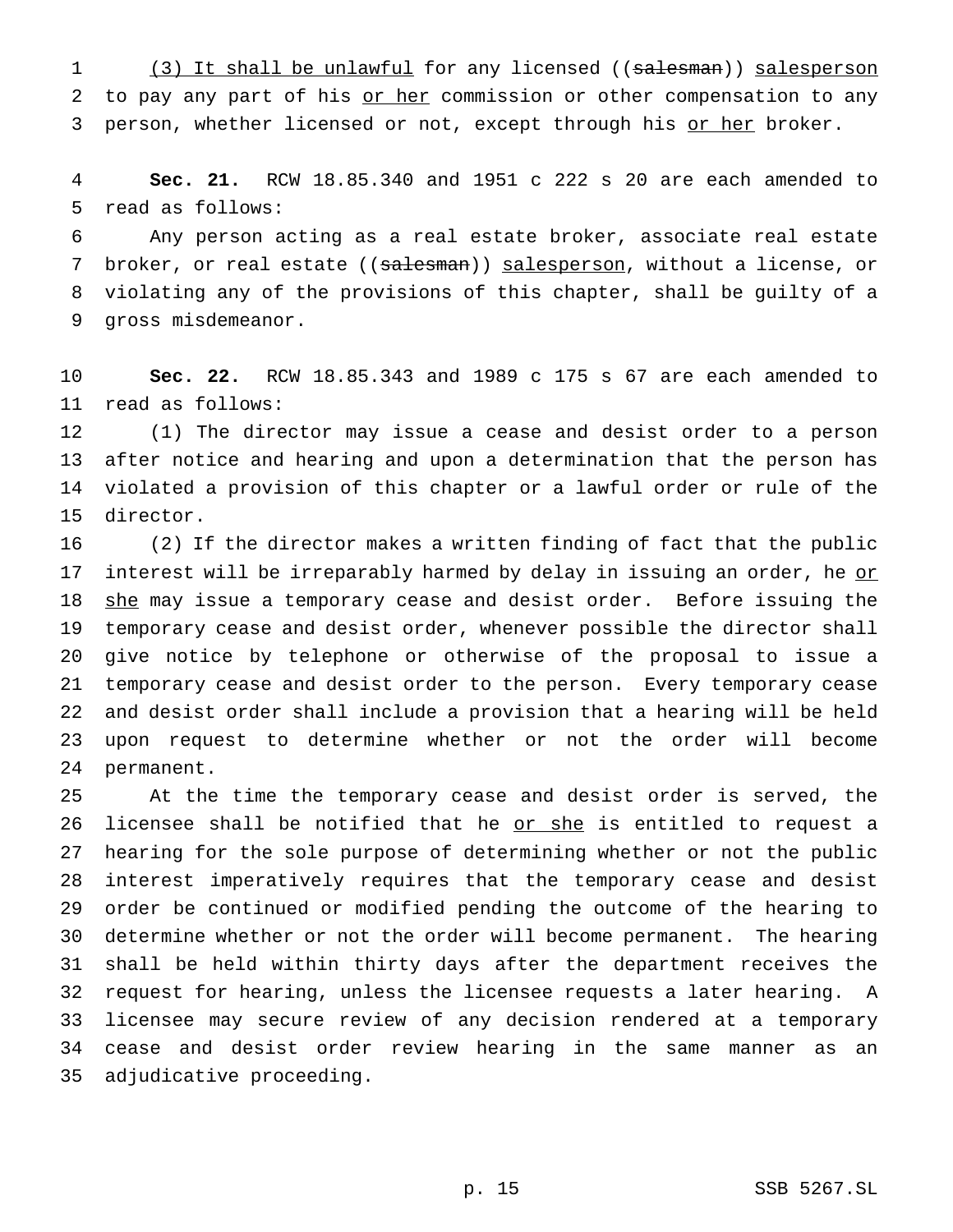**Sec. 23.** RCW 18.85.345 and 1941 c 252 s 9 are each amended to read as follows:

 The attorney general shall render to the director opinions upon all questions of law relating to the construction or interpretation of this chapter, or arising in the administration thereof, that may be 6 submitted to ( $(\hbox{him-by})$ ) the director, and shall act as attorney for the 7 director in all actions and proceedings brought by or against him or 8 her under or pursuant to any provisions of this chapter.

 **Sec. 24.** RCW 18.85.350 and 1967 c 22 s 2 are each amended to read as follows:

 The director may prefer a complaint for violation of any section of this chapter before any court of competent jurisdiction.

 The prosecuting attorney of each county shall prosecute any 14 violation of the provisions of this chapter which occurs in his or her county, and if the prosecuting attorney fails to act, the director may request the attorney general to take action in lieu of the prosecuting attorney.

 Process issued by the director shall extend to all parts of the state, and may be served by any person authorized to serve process of courts of record, or may be mailed by registered mail to the licensee's last business address of record in the office of the director.

22 Whenever the director believes from evidence satisfactory to him or 23 her that any person has violated any of the provisions of this chapter, or any order, license, decision, demand or requirement, or any part or 25 provision thereof, he or she may bring an action, in the superior court in the county wherein such person resides, against such person to enjoin any such person from continuing such violation or engaging therein or doing any act or acts in furtherance thereof. In this action an order or judgment may be entered awarding such preliminary or final injunction as may be proper.

 The director may petition the superior court in any county in this state for the immediate appointment of a receiver to take over, operate or close any real estate office in this state which is found, upon inspection of its books and records to be operating in violation of the provisions of this chapter, pending a hearing as herein provided.

 **Sec. 25.** RCW 18.85.360 and 1957 c 52 s 49 are each amended to read as follows: